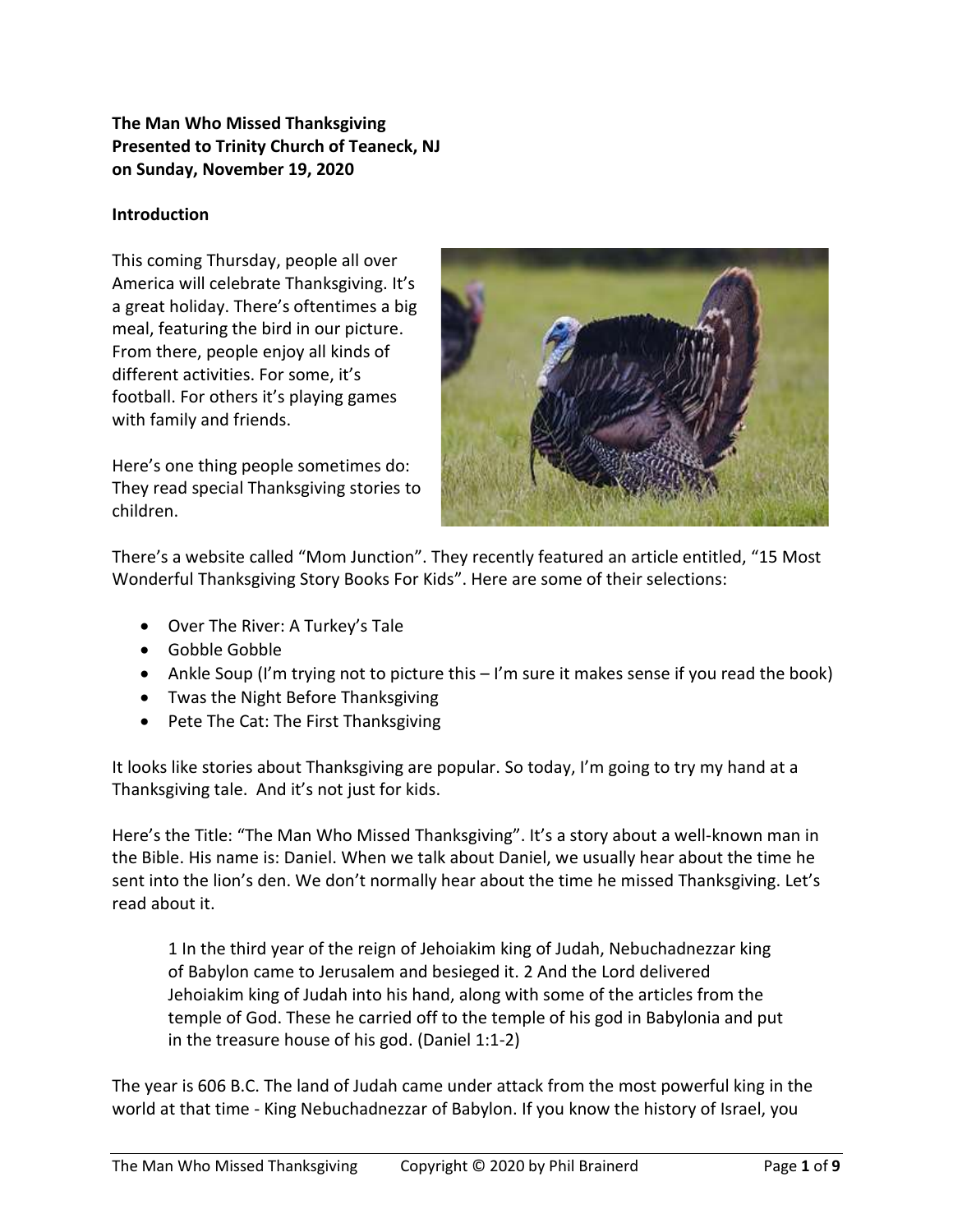know God blessed this land in a multitude of ways. But he warned them that if they fell into sin, they would see judgement.

To make a long story short, the people of Israel had sinned to badly, so many times, and for so long, that God allowed a powerful king to attack them. There were two groups of people in Israel at that time: There were people who wanted to follow God, and there were people who rebelled against God.

All of them were warned of this by the prophet Jeremiah (Jeremiah 38). Here's what Jeremiah said: Jerusalem would fall because this was a judgment of God.

Here's what obedient people were to do: They were to surrender. Anyone who surrendered would be captured and taken to Babylon. There they would not be hurt. Life would be rough, but it would be better than the alternative.

Here's what would happen to anyone who rejected God's warning: Anyone who stayed and fought against Babylon would see Jerusalem burned. Their lives would be destroyed in a number of different ways.

One group, the ones who followed God, did as they were told. They surrendered, and they allowed themselves to be taken away. They became known as the exiles.

The others stayed and fought. And things turned out exactly as God had warned. The city was captured and much of it burned. Even the great temple of Jerusalem didn't escape. The attackers came and emptied most of its treasures and took them away. Many people died in that attack. Others survived, but they lived in poverty. They spent their lives wondering where their next meal would come from. You can read about those people in the book of Lamentations. The people who were taken to Babylon fared better, but life was still harsh.

Have you ever had a time in your life where everything went wrong? Have you ever had a time when you would do just about anything to escape? There was one group among the exiles who were offered a chance to escape the harsh life of their fellow Israelites. Let's read about them.

3 Then the king ordered Ashpenaz, chief of his court officials, to bring into the king's service some of the Israelites from the royal family and the nobility— 4 young men without any physical defect, handsome, showing aptitude for every kind of learning, well informed, quick to understand, and qualified to serve in the king's palace. He was to teach them the language and literature of the Babylonians. 5 The king assigned them a daily amount of food and wine from the king's table. They were to be trained for three years, and after that they were to enter the king's service. (Daniel 1:3-5)

Ah! Listen to this: Certain young men from the royal family and the nobility were to be chosen for special positions. Most Hebrews in Babylon lived as second-class citizens. Not these men!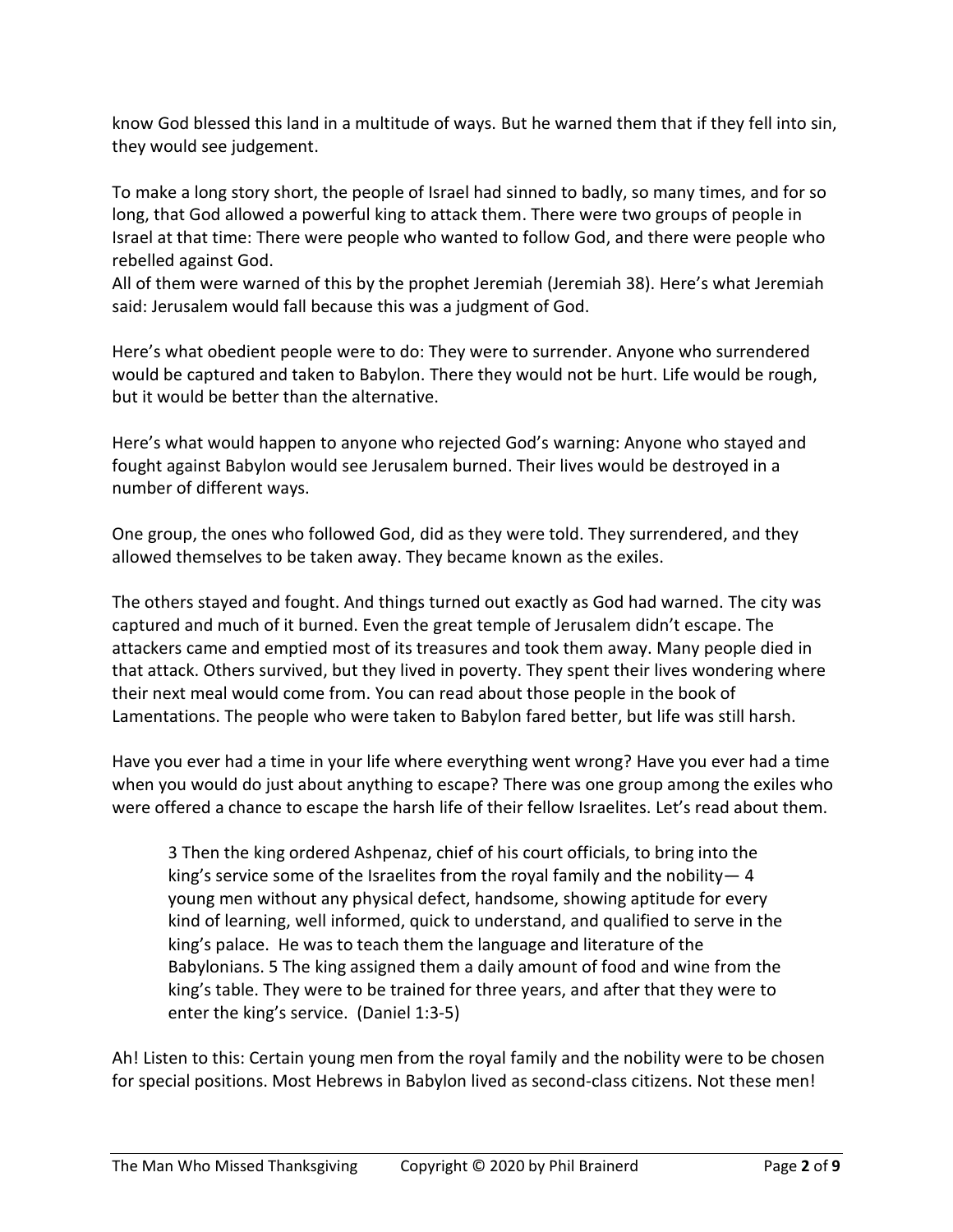They were to be brought into the king's service.

Here were the requirements:

- Young: The king wanted youth and energy.
- Without any physical defect: No handicaps permitted.
- Handsome: No ugly people allowed. In modern terms, this was the "Hollywood" crowd.
- Intelligent.
- Members of royalty and nobility: The king wanted people who were accustomed to be in charge, and who would be respected by their people.

Anyone who fit these requirements would get things the rest of their people didn't get: Prestige, comfort, and food. And not just any food - The best food. Food from the King's table.

During the Thanksgiving holiday, people in America think about all kinds of things. Food tops the list. For many, Thanksgiving is a feast. This group of young Hebrew men were being offered a feast grander than anything we could dream of at Thanksgiving. And this wasn't just one day - It was to be a life-long feast.

The people of Israel who lived in exile might have heard how bad things were back home. People back there were starving. It would be very tempting to say, "Thank you Lord! – Where's the silverware?" This would be the first "Thanksgiving" holiday for those people.

However, there was a catch. You've all heard the saying, "There's no such thing as a free lunch." That saying was true here. There was a price for all this. You had to be discerning to see it at first. Later, it would become obvious.

Notice that these men were to learn "the language and literature of the Babylonians." (vs 4). Why would the Babylonians want this? If you look at the ancient world, you'll see that many of the empires that existed had surprisingly similar ways of thinking. Each of them believed that they were special. Whether you look at the Romans, the Greeks, or the Babylonians, it's all the same.

Here's what made them believe this: They were winners. They were able to conquer surrounding nations and make all those nations bow before them. This made them believe that their way of doing things was best. Their thinking was the best. Their religion, their gods, were the best. Because everything about them was the best, they, in their minds, were the best.

They got it into their heads that everyone else needed to be like them. Because of this, they decided to do the world a favor: They would make everyone in the world become like them. They would first conquer surrounding nations. Then they would "share" their belief system.

Here's how this worked with the Hebrew people: This meant that the Babylonians brought a large group of conquered Hebrews close by. A small group of those Hebrews were to be taught the culture and ways of the Babylonians. That small group of Hebrews would then teach all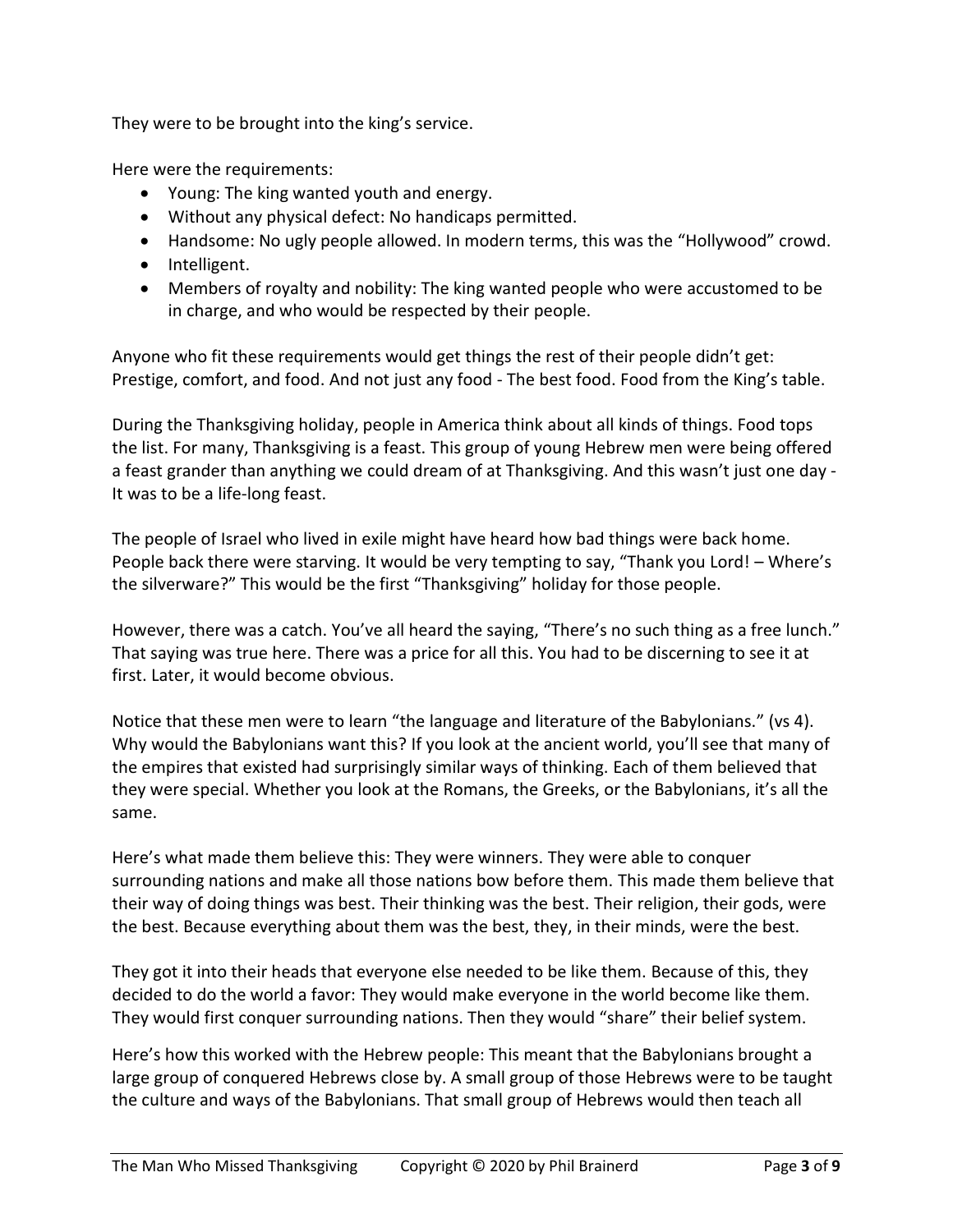their people everything the Babylonians wanted. In this way, the Hebrew people would be changed to be like the people of Babylon.

However, there was a problem with this plan - A big problem. Here it is: The Hebrew people were not like any other group of people on the planet. They were different. Here's how: God had chosen the Hebrew people. They were his.

Here's what God said to the ancient Hebrew people through Moses:

You are to be holy to me because I, the Lord, am holy, and I have set you apart from the nations to be my own. (Leviticus 20:26)

God gave the Hebrew people a mission. Through Moses and the prophets, he taught them how he wanted people to live. They would then teach others. The Hebrew people were to be used by God to change the world. The world was to become like the Hebrews - not the other way around.

Here's why God gave the Hebrews this mission. We've been saying this for a long time. Humans are created in the image of God. That means we are given the awesome privilege of being like him. God is holy. To be holy means to be totally separated from the evil of this world.

When humans sinned, they became corrupted. The image that God created in us became tarnished. We are no longer holy. God offers humans redemption. We can with his help begin to achieve the things that he created us to be. God is holy, so he calls his people to be holy, too. That's why he commanded the Hebrew people to be holy. That was part of their mission.

This young group of Hebrew men didn't know it, but they were being tempted. They were being tempted to draw their people, the Hebrews, away from their mission.

Let me ask you a question: Do you have a mission? Do you have a purpose in life? Do you have something that is bigger than you- Something to live for?

The Hebrew people had a mission. They were to be used of God to change the world. That mission was in danger.

Let's read some more.

Among those who were chosen were some from Judah: Daniel, Hananiah, Mishael and Azariah. (Daniel 1:6)

Enter a young man named Daniel and some of his friends. They've been chosen. They met all the criteria. So far, all they know is that they've won a kind of lottery. Things are looking good so far. Then they get their first hint of what's going on.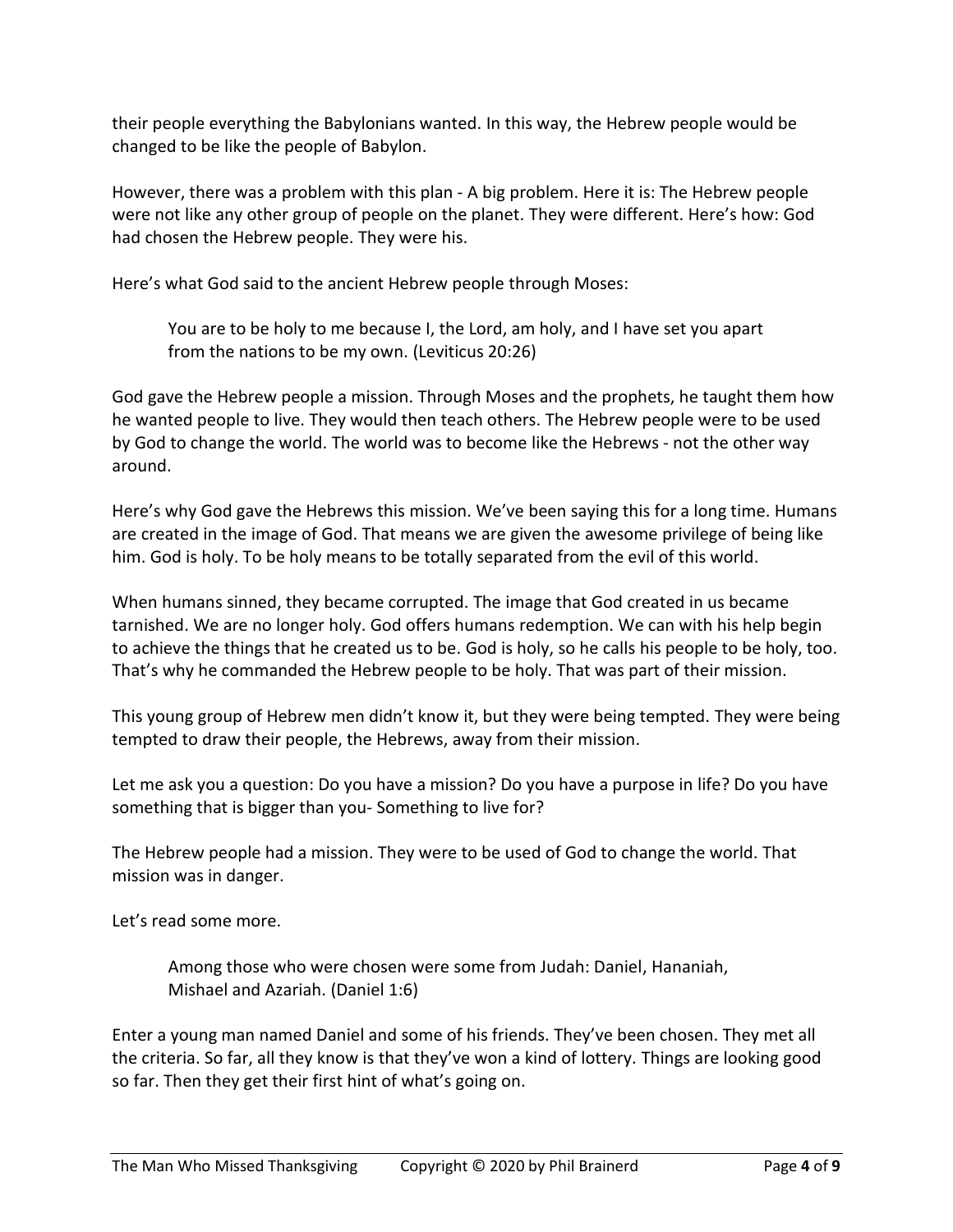The chief official gave them new names: to Daniel, the name Belteshazzar; to Hananiah, Shadrach; to Mishael, Meshach; and to Azariah, Abednego. (Daniel 1:7)

The four young men are given new names. Daniel is changed to "Belteshazzar". - That name has a meaning: It's "Protect the Life of the King". That doesn't refer to the Hebrew king. That refers to the Babylonian king. Hananiah became "Shadrach". That name also has a meaning: :Command of Aku". Aku was a Babylonian god.

Mishael became Meshach. No one knows with certainty what that name means, but the best guess is that it's a Babylonian god. Azariah was changed to "Abed-Nego". That means "servant of Nego". "Nego" was another Babylonian deity.

These four young men get their first hint of what's happening. They are going to be asked to give up their Hebrew heritage. It would start with their names, and get worse from there. They will be asked to give up their mission. Then they will be asked to make their people follow along.



While this is sinking in, they're given a tour of the palace and the food that they will be eating. Perhaps they saw something like this: They see the master chef carrying a pig's head on a tray.

Imagine this: Hananiah turns to Daniel and asks, "Is that a pig's head?" Daniel answers, "Yeah, that would be a pig's head."

This is a problem. Here's why: Earlier, I read to you what God said about the Hebrew people. They were to be holy and separate, because God is holy and separate.

I didn't read the whole quote. Here it is in its context:

I am the Lord your God, who has set you apart from the nations. You must therefore make a distinction between clean and unclean animals and between unclean and clean birds. Do not defile yourselves by any animal or bird or anything that moves along the ground—those that I have set apart as unclean for you. (Leviticus 20:24b-25)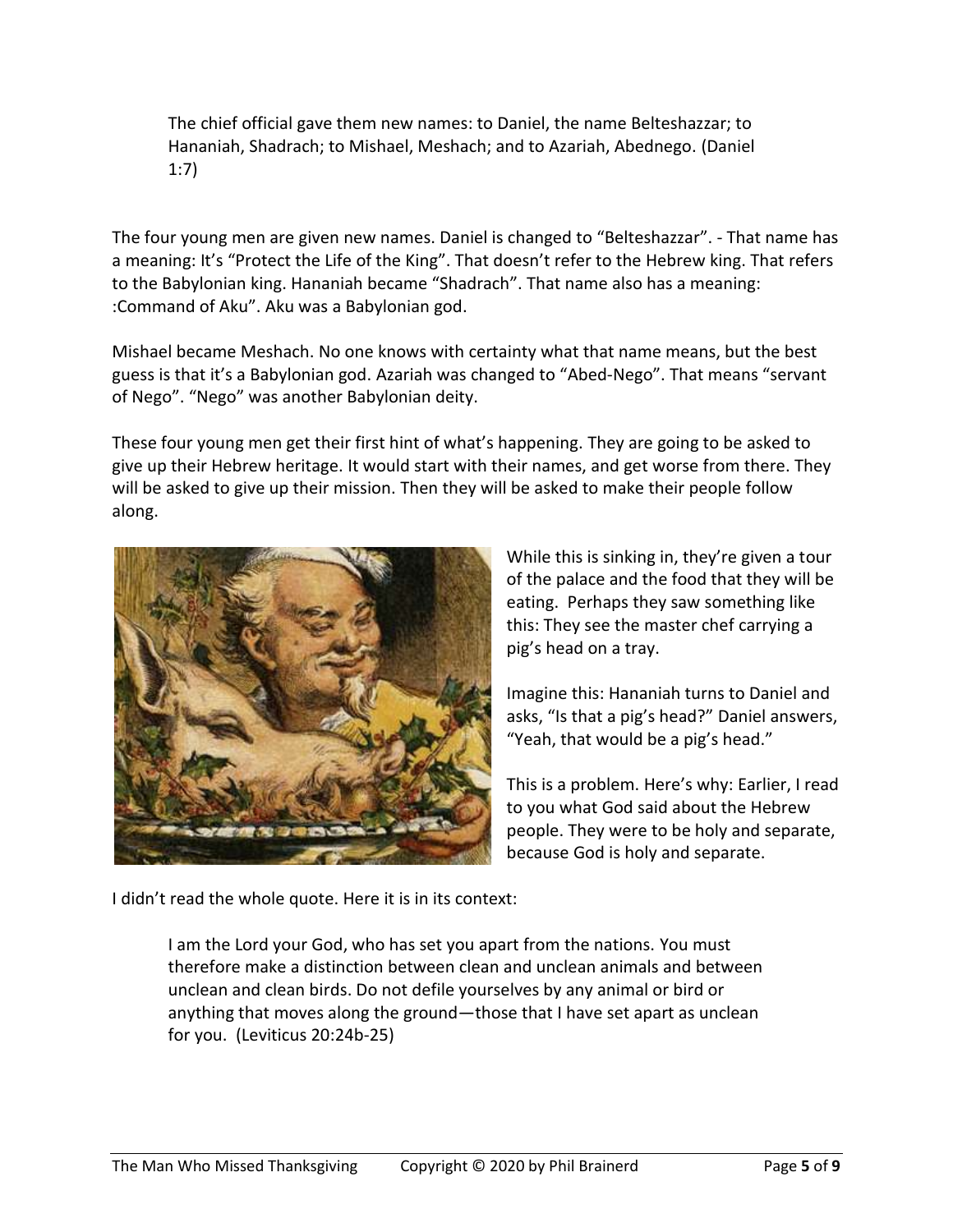After that, it says:

You are to be holy to me because I, the Lord, am holy, and I have set you apart from the nations to be my own. (v 26)

The path to holiness was slightly complex. Part of the path involved learning the laws of God. It involved obeying those laws. Part of the path involved symbols. The Hebrew people were not just to be different in attitude and belief. They were to include symbols of what God wanted for them. One of those symbols was food. The Hebrew people were to eat clean, or Kosher, food. The were to avoid all unclean food.

The list of clean and unclean foods is a little long, so we won't read it here. Some quick examples: Chicken and Beef are Kosher. Pork is not. Even with those quick examples though, there are further restrictions. Beef and chicken are kosher, but the animals must be slaughtered in a special way - A humane way.

So, If Daniel and his friends ate food from the King's table, they would surely be eating unclean foods - foods that would defile them. This was more than breaking a law. *This was abandoning the mission that God gave to the Hebrew people.*

Think about all this. Daniel and his friends look around them. People back home live in burnedout ruins. They're starving. The people who came to Babylon are safe, but they're second class citizens eating leftovers. Daniel and his friends just won a kind of lottery. They could live the high life. They could live in comfort and prestige. They could enjoy a life-long Thanksgiving feast.

All they have to do to receive all of this is compromise their mission in life. A mission that involved following the commands of their God. A mission that involved holiness. A mission that involved being used by God to change the world.

What would they do? Let's read and find out.

But Daniel resolved not to defile himself with the royal food and wine, and he asked the chief official for permission not to defile himself this way. (Daniel 1:8)

Daniel understood what he needed to do. He needed to draw a line. This meant possibly giving up all the wonderful things he was being offered. More than this, his actions at least meant returning to a second-class life. But, things could get worse. What if the Babylonians became displeased? What if they decided to make an example of Daniel? The result could be imprisonment, slavery, or even death.

But Daniel stood firm. He chose to pass on a lifelong Thanksgiving feast. On that day, Daniel became the man who missed Thanksgiving. He chose his mission over privilege. He chose sacrifice over indulgence. He chose obedience over an easy way out.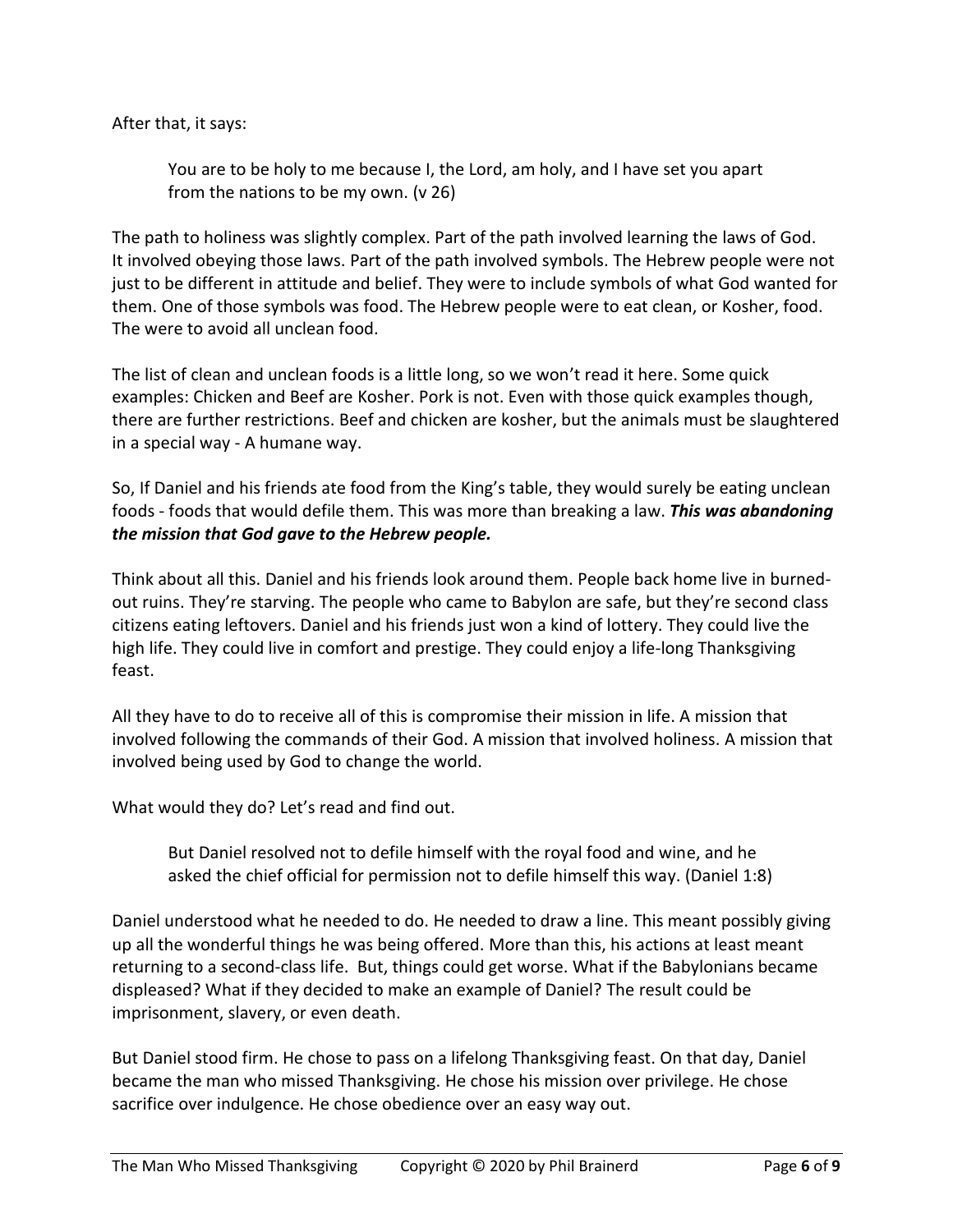Notice, the text says that Daniel made this decision. It doesn't mention his three friends. They eventually came along, but there's a chance that Daniel started out alone on this. He went from there to convince his friends to stand with him.

What was the result of Daniel's decision?

Now God had caused the official to show favor and compassion to Daniel… (Daniel 1:9)

Daniel chose obedience. God rewarded him. The reward came in the form of supernatural protection.

We don't have time to read the whole story, so I'll summarize: Daniel and the official who was involved worked out a compromise. Daniel proposed a test. He suggested that he and his friends would eat only vegetables for 10 days. If they looked sick or malnourished, the official could decide what to do at that time. Ten days came and went, and Daniel and his friends looked better than any of the other young men. So, they were permitted to continue eating only vegetables. This allowed them to live a life of obedience. They were able to continue their mission.

What was the result of these men choosing to be true to their mission? Here's what happened only a few years later in Daniel chapter 2. King Nebuchadnezzar had a mysterious vision that no one could interpret. No one that is, but Daniel. God gave him a supernatural ability to do this. This task was so amazing that this is what followed:

46 Then King Nebuchadnezzar fell prostrate before Daniel and paid him honor and ordered that an offering and incense be presented to him. 47 The king said to Daniel, "Surely your God is the God of gods and the Lord of kings and a revealer of mysteries, for you were able to reveal this mystery." (Daniel 2:46-47)

Guess what? Nebuchadnezzar intended to change Daniel. Instead, God used Daniel to change Nebuchadnezzar. Prior to meeting Daniel, the king thought his gods were the best. Now, he acknowledged that the God of Israel was supreme.

It didn't end there.

48 Then the king placed Daniel in a high position and lavished many gifts on him. He made him ruler over the entire province of Babylon and placed him in charge of all its wise men. 49 Moreover, at Daniel's request the king appointed Shadrach, Meshach and Abednego administrators over the province of Babylon, while Daniel himself remained at the royal court. (Daniel 2:48-49)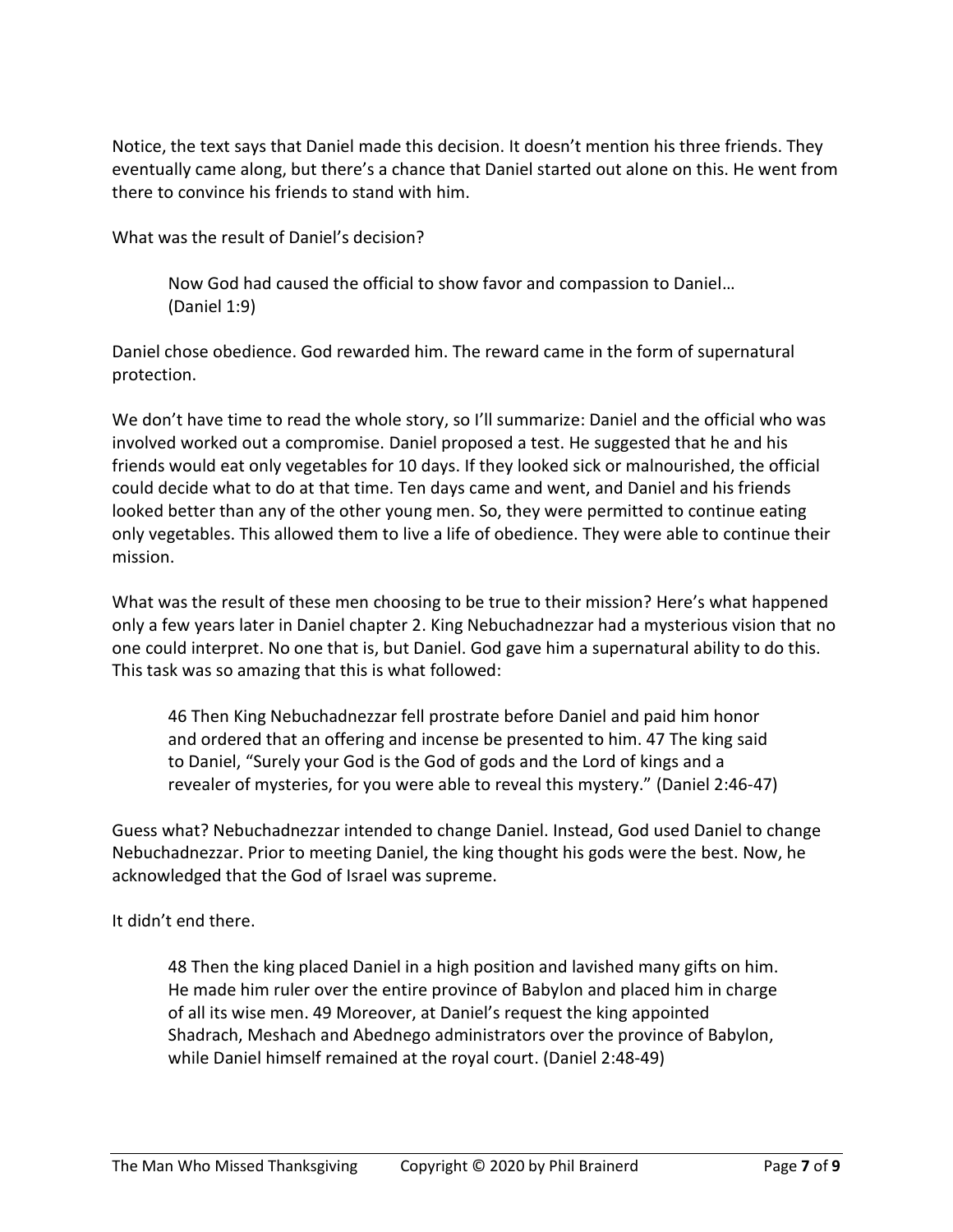So, The Babylonians meant to change Daniel and his friends, and then use them to change the Hebrew people. Instead, God used Daniel and his friends to change Babylon. Daniel and his friends were so influential in Babylon that eventually, the Hebrew people were permitted to go home and rebuild their country. The Hebrew people were allowed to continue their mission. Eventually, this led to the Messiah being born in Bethlehem. Through Jesus Christ, the world has been changed. Jesus brought salvation. His followers completed the written revelation of God, the Holy Scriptures, the Bible, so that the rest of us can be shown the way.

Let's pull this all together.

## **Conclusion**

Today, we met the man who missed Thanksgiving. Daniel started out with a life of despair. He was a refugee from a conquered nation. He was hungry. He was looked down upon. Then, he was offered the opportunity to escape. But the escape had a cost. Daniel and his friends were tempted to give up their mission. Had they given in, they would have been used to tempt the Hebrew people away from their mission, too.

Daniel chose to remain true to his mission. He chose to pass on a lifelong feast - A lifelong Thanksgiving meal. Because of that, instead of being used to tempt others away, Daniel was used by God to help his people continue their mission. Because of Daniel, we have the hope of the Scriptures. We have the message of the Gospel.

We asked earlier, do you have a mission? Do you have something in your life that's bigger than you - Something to live for? God calls us to such a mission - An eternal mission. God wants to use you to change the world. Will you say "yes" to that call? You can start at any time.

For some, it starts by admitting that we have led a life of disobedience to God. For those people, there is grace. God is willing to forgive through the cross. You don't need to do any good works. You only need to believe. Let us tell you how you can accept the free gift of salvation from God. There are some places to go at the end of this article.

Others have accepted this forgiveness. They benefitted from people like Daniel who heard God's call and followed. God now calls to you. Following that call may mean saying "no" to some things - Maybe a lot of things. I don't want to mislead you. Daniel is an example of the best case when people follow God. Others have followed at greater cost. Some have suffered and even died. But there is eternal reward for those who say "yes" when God calls.

Let us tell you how you can determine the call that God has for you. Again check out the links at the end. Let us help you to know how to let God use you to change the world.